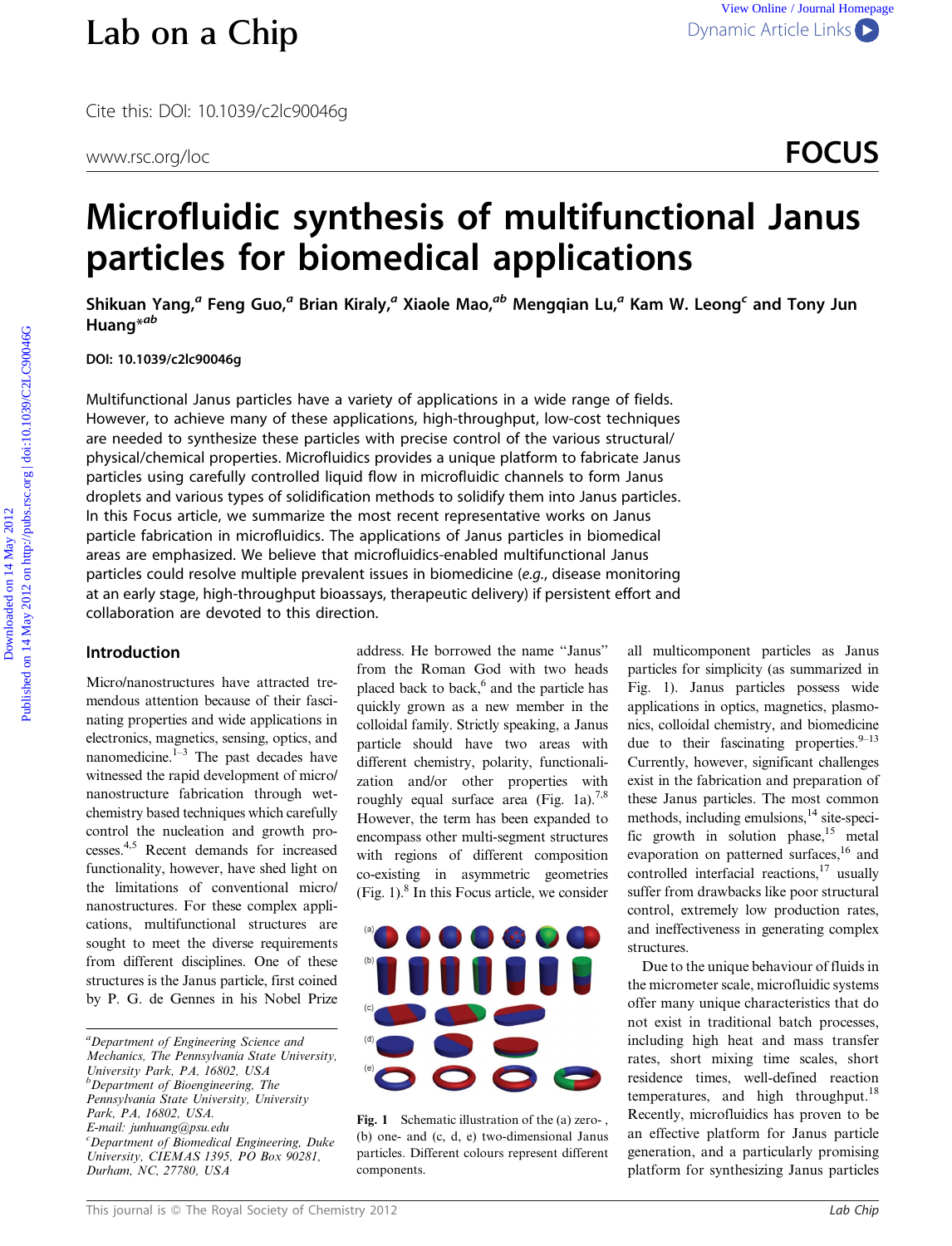that are difficult (if not completely impossible) to synthesize in batch reactions.<sup>18</sup> Here, we first discuss the advantages of microfluidics for the synthesis of Janus particles, then give a few examples of existing and potential applications of Janus particles in biomedicine, and conclude with some perspectives for future of microfluidic synthesis of Janus particles.

#### Janus particle synthesis in microfluidics

Generally, Janus particles in microfluidics are synthesized by solidifying Janus droplets using phase separation, polymerization, or other processes. Using a planar sheath-flowing system, monodisperse Janus droplets comprising two immiscible organic phases (polymerizable phase and non-polymerizable phase) are generated in a co-flowing aqueous phase. Subsequent off-chip polymerization produces monodisperse polymer particles with anisotropic shapes.19 In order to create Janus particles using a sheath flow system, a Y-shaped channel is used to form a twophase organic stream that enters a co-flowing aqueous stream to create a Janus droplet (Fig. 2a). This setup has been demonstrated with pigments of carbon black and titanium oxide dispersed in an acrylic monomer to prepare separate black and white monomers. After the droplet formation and off-chip thermal polymerization, bicolored Janus particles with electrical anisotropies are obtained  $(Fig. 2b).<sup>20</sup>$ 

Janus particles with a sharp interface between the phases can also be achieved by continuous microfluidic synthesis. As shown in Fig. 3a, two liquid monomers (M1 and M2) (mixed with photoinitiator) are introduced into two central channels, with side channels containing sodium dodecylsulfate (SDS) aqueous solution acting as sheath flows. Janus droplets are produced and released at the exit of the



Fig. 3 (a) Schematic of formation of droplets with ternary structures. Monomers M1 and M2 are injected in intermediate and central channels, respectively. (b, c, d) Optical microscopy images of Janus particles. Bright and dark phases are polymers of M1 and M2, respectively. (e) Janus particles with ternary structures. Image reproduced from ref. 21 with permission from ACS publishing.

central channels, and since M1 and M2 are immiscible, there is a sharp interface within the Janus droplet composed between M1 and M2. In the following rapid polymerization process, the sharp interface is retained in the prepared Janus particles (Fig. 3b–d). Using the same device with varying flow conditions in each channel, ternary-structured Janus particles can be prepared (Fig. 3e). The biggest advantage of this technique is that the phase ratio between M1 and M2 in the Janus particles can be conveniently adjusted by varying the flow rate of M1 and M2 with the help of the fast photopolymerization process. Selective functionalization of the Janus particles, rendered possible by the different chemical composition of M1 and M2, may further impart the particles with tailored properties for different applications.<sup>21</sup>

The properties of Janus particles are usually determined by their composition



Fig. 2 (a) Channel and flow configuration to generate the bicolored Janus droplets in a planar microfluidic geometry. (b) Synthesized bicoloured Janus particles. Image reproduced from ref. 20 with permission from Wiley publishing.

and structure. Because of this, structural complexities are a prerequisite to build multifunctional Janus particles. In this regard, Weitz and colleagues developed a new technique to realize Janus particles from two immiscible fluids.<sup>22</sup> By intentionally tuning the wettability of the inner surface of the microfluidic channel (i.e., from hydrophilic to hydrophobic), oil–water–oil double emulsion droplets from immiscible monomer mixtures can be formed. The photopolymerization used to ''freeze'' the asymmetric droplet structure transforms the droplets into Janus particles with a hydrophilic–organophilic structure. Janus particles can also be formed with one side composed of hydrogel and the other aggregated colloidal particles by inducing phase separation through a thermal treatment (Fig. 4). $^{23}$  In this approach, the internal architecture of the Janus particles can be finely-tuned, making it more versatile for a variety of applications. Magnetic fields can be further used to assist the phase separation between iron oxide nanoparticles  $( $50 \text{ nm}$ )$  and silica spheres (330 nm) dispersed in photocurable ethoxylated trimethylolpropane triacrylate  $(ETPTA).<sup>24</sup>$  The results after polymerization are Janus particles with a net magnetic moment whose surfaces are decorated with silica particle arrays. By applying a rotating magnetic field, rotational and translational motion of the magnetic Janus particles can be realized.<sup>24</sup> Download the complete in both results of the proposition of the system in the complete of the system of the system of the system of the system of the system of the system of the system of the system of the system of the s

> All of the aforementioned Janus particles have dimensions at the micrometer scale ( $\sim$  50 µm). In some cases, smaller Janus particles (nanometre sized) are



Fig. 4 (a) Formation of droplets in a microfluidic device with a flow focusing geometry. (b, c) Janus particles with one side composed of aggregated colloidal particles. Image reproduced from ref. 23 with permission from Wiley publishing.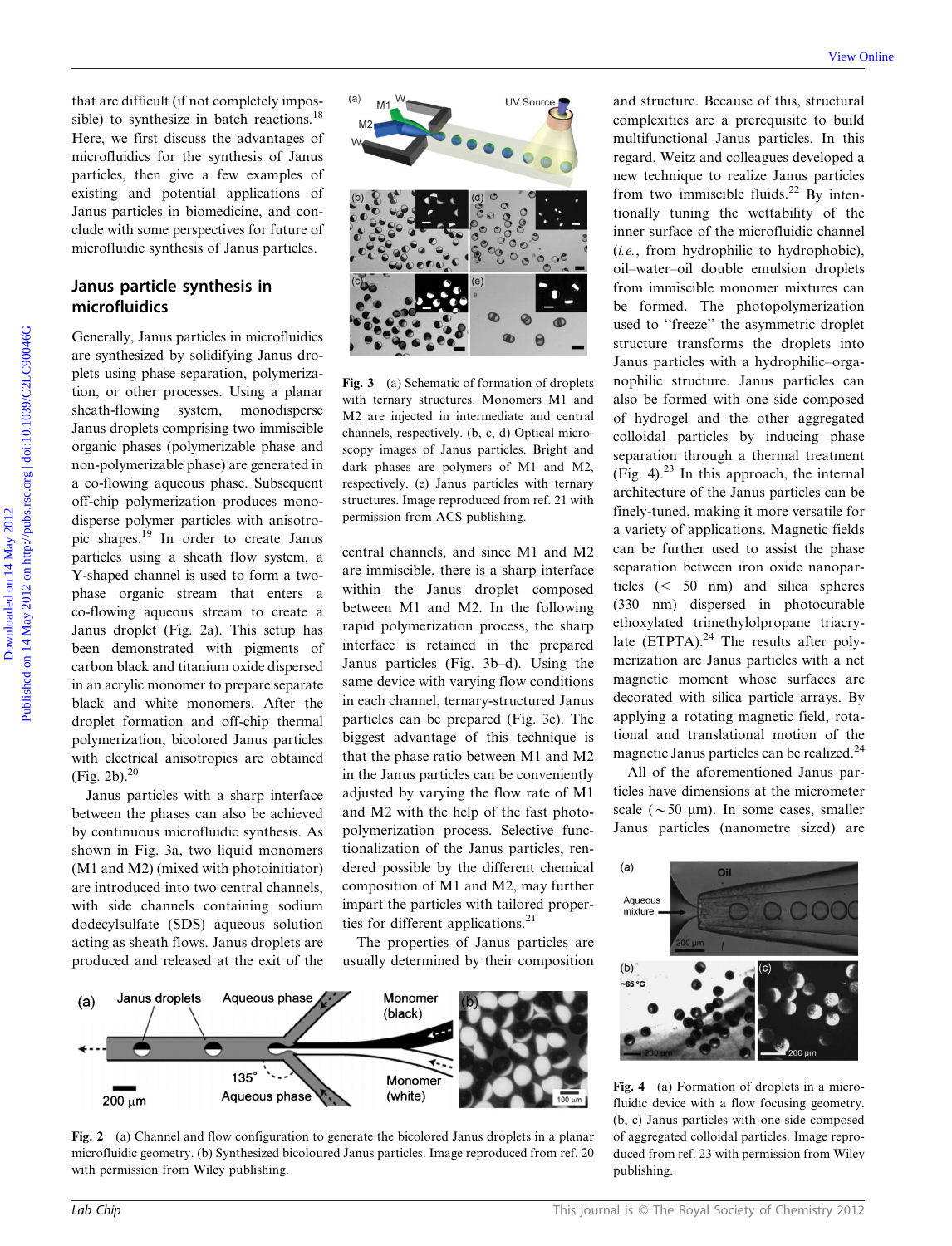highly desirable. Biphasic electrified jetting using side-by-side capillaries has proven to be a robust way to prepare Janus particles with submicrometer size.<sup>25</sup> PEO mixed with sodium polystyrene sulphonate (PSS) and PEO with polyethylene imine (PEI) have been used in the two capillaries (or as jetting liquid) with an external electric potential ranging from 5 to 15 kV applied between the tip of the liquid and the counter-electrode (collecting the Janus particles). After the electrified jetting process, PEO Janus particles with one side doped by PEI and the other side incorporating PSS are prepared; they are roughly several hundred nanometers in size. Additionally, by modifying the chemical input of the two sides, green and red fluorescent emission from a single Janus particle is realized. Reduction of size to the submicron range opens up new possibilities for application, although the size distribution of these Janus nanoparticles may need to be narrowed if size uniformity is important, such as the case for in vivo or intracellular delivery of therapeutics.

In addition to size limitations, most of the techniques discussed here can only prepare spherical Janus particles. In some cases, non-spherical Janus particles are needed. For example, endocytosis of particles is not only dependent on size, but also on shape. For instance, a rodlike particle may be advantageous for intracellular delivery.<sup>26</sup> The *in vivo* transport and distribution of particles is also a sensitive function of shape, where a wormlike particle persists much longer in systemic circulation than its spherical conunterpart.<sup>27</sup> It is worth mentioning that most of the Janus particles synthesized in microfluidics aforementioned are carried out in a two-phase system, limiting the throughput, shape, and functionality of the Janus particles. In this regard, Doyle and colleagues have developed a single-phase method which combines the merits of microscopic projection photolithography and microfluidics to continuously generate morphologically complex particles with multifunctionalities down to the colloidal length scale (Fig. 5).<sup>28–30</sup> In a typical experiment, an acrylate oligomer stream containing a photosensitive initiator is passed through a polydimethylsiloxane (PDMS) microfluidic channel. A controllable UV light source irradiates the continuous flow through a

mask, giving rise to the formation of particle arrays with shapes dictated by those of the mask. The rapid polymerization kinetics  $(< 0.1$  s) and the oxygenaided prohibition of the polymerization process near the PDMS channel wall ensures that the particles are formed in the stream and not at the wall. Such ''flow-based'' soft lithography enjoys the same fidelity as conventional lithographical techniques, and hence can be used to easily tune the shape of the Janus particles. By photopolymerizing the two streams containing PED-DA and PED-DA labelled with rhodamine coflowing in the PDMS channel, rectangular-shaped bifunctional Janus particles were synthesized. Nearly 4 000 000 particles per hour can be prepared using this technique.<sup>28</sup>

#### Biomedical applications of Janus particles

The potential application of Janus particles in different fields is only emerging, and is probably limited only by our imagination. As a multifunctional nanomaterial, the intrinsic appeal of Janus particles is their tunable and controllable asymmetric structure, which allows for spatially controlled functionalities down to the nanoscale. This is particularly attractive for biomedical applications because of the synergistic potential for multiplexing, multi-level targeting, and combination therapies. A few examples below highlight these possibilities.

In diagnostics, Janus disks composed of a fluorescent, graphically encoded region and a probe-loaded region can be used to sensitively detect DNA oligomers.<sup>29</sup> In this case, acrylate-modified oligonucleotide probes are designed to detect specific DNA sequences. High-throughput analysis is achieved by scanning the Janus disks equipped with multiple probes in a flowthrough device.<sup>29</sup> The sensitivity of this technology is such that DNA oligomers can be easily detected without biotinavidin-aided signal amplification at 500 attomolar. This concept has also been used in the capture and labelling of protein targets and the rapid microfluidic scanning of disk Janus particles for multiplexed detection.<sup>30</sup> Using this concept, magnetic microparticles are incorporated into the Janus disks to achieve a DNA hybridization assay with multiplexing capabilities.<sup>31</sup> The Janus disks can be rotated by an external magnetic field, enabling solution exchange through immobilization, particle decoding through orientation control and reaction enhancement through active stirring.<sup>31</sup> In another example, a stimulus such as ionic strength can be used to induce assembly (analogous Dighly desirable. Biphasic electrited musk, giving rise to the formution of because of the synergistic potential formula published on the maximum cannot to be a noise we under the maximum cannot be a published on 14 May 2



Fig. 5 (a) Schematic diagram of the synthesis of single-probe particles. (b) A bar-coded particle with code 20303. (c) A photograph of the device mounted on the microscope for protein detections. Image reproduced from ref. 30 with permission from Nature publishing.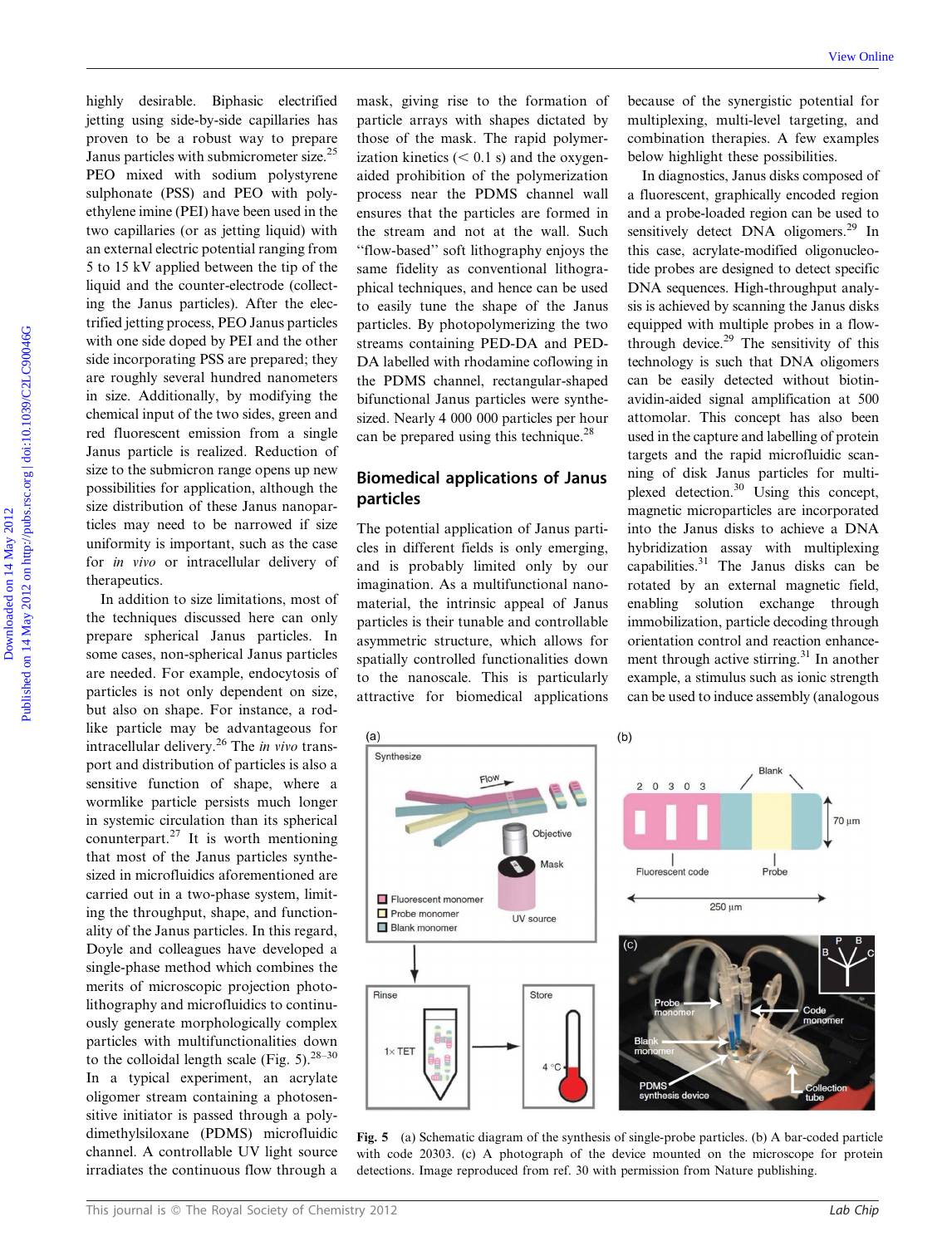to encapsulation) or disassembly (analogous to release) of Janus particles for diagnostics or controlled release applications.<sup>11,12</sup>

In drug and gene delivery, targeting is vital to spare healthy cells from damage and to enhance the bioavailability of the drug. Current controlled release particles use conjugated ligands on the surface of the particles for targeting. It may be advantageous to decouple the targeting function from the therapeutic function in the same particle. One example uses bisegmented metallic nanorods to deliver exogenous genes.<sup>32</sup> One half of the nanorod is used to immobilize a targeting ligand while the other half is used to immobilize the nucleic acid. In this manner, the ligand density can be easily controlled by adjusting the length of the targeting segment of the nanorods, and the type of ligand can also be readily exchanged. Unfortunately, the metals used in this system have toxicity concerns. A Janus particle composed of biocompatible polymers would eliminate this concern, while offering the same benefit of independently- and spatiallycontrolled ligand incorporation. Another intriguing possibility is multi-level

targeting, which is difficult to achieve with the current drug delivery systems. To improve targeted delivery of chemotherapeutics to tumours, for instance, it would be beneficial to use ligand A to target the leaky tumour vasculature and ligand B to target the specific tumour cells once the drug-loaded nanoparticles reach the tumour tissue. In principle, this can be accomplished with a Janus particle offering spatially distinct ligand patterns. Increasingly, drug therapies are also seeing the benefit of combination therapies, where multiple therapeutic agents act on different molecular pathways to exert a synergistic effect. An example is the delivery of Plk1 siRNA and paclitaxel to promote synergistic tumour suppression. $33$  The co-delivery sensitizes the tumour cells to paclitaxel, thereby requiring a much lower dose of the toxic paclitaxel to achieve a comparable therapeutic effect. Encapsulating compounds of widely different physical characteristics (size, charge, lipophilicity) in the same particle is not trivial, and again, Janus particles are well poised to address such a challenge. Immunization also provides a good example of the benefits of combination therapy. The The encorpolation) or disaserably (analo-<br>
argenting, which is difficult to achieve nature and magnitude of the average space of the<br>
disaserable of Amay particle denter with the current drug delivery of check<br>
disaserable

nature and magnitude of the immune response generated by a vaccine is dependent on the type of antigen. For example, it may be advantageous to deliver a protein antigen and a DNA antigen to the same antigen presenting cell in order to stimulate a more comprehensive immune response involving both the Th1 and Th2 mechanisms.<sup>3</sup> One can envision the application of a Janus particle to achieve that goal, even with the additional possibility of codelivering immunoadjuvants to the same immune cell for an optimal immune response.

Another exciting trend of drug and gene delivery is the implementation of theranostics. Incorporating therapeutic, targeting, and imaging modalities all in one particle should maximize the efficacy of a therapy. A recent example demonstrated the potential of a designed Janus particle, where one side of the particle is covered by a rough gold surface and the other side is polystyrene (Fig.  $6$ ).<sup>35</sup> The polystyrene hemisphere can be selectively functionalized with ligands for targeting, whereas the gold film can be used for sensing or imaging via surface-enhanced Raman scattering (SERS). The Janus



Fig. 6 Janus particle composed of polystyrene surface and rough gold surface. It can be used as a nanoprobe for targeting, sensing, and drug delivery. Image reproduced from ref. 35 with permission from Wiley publishing.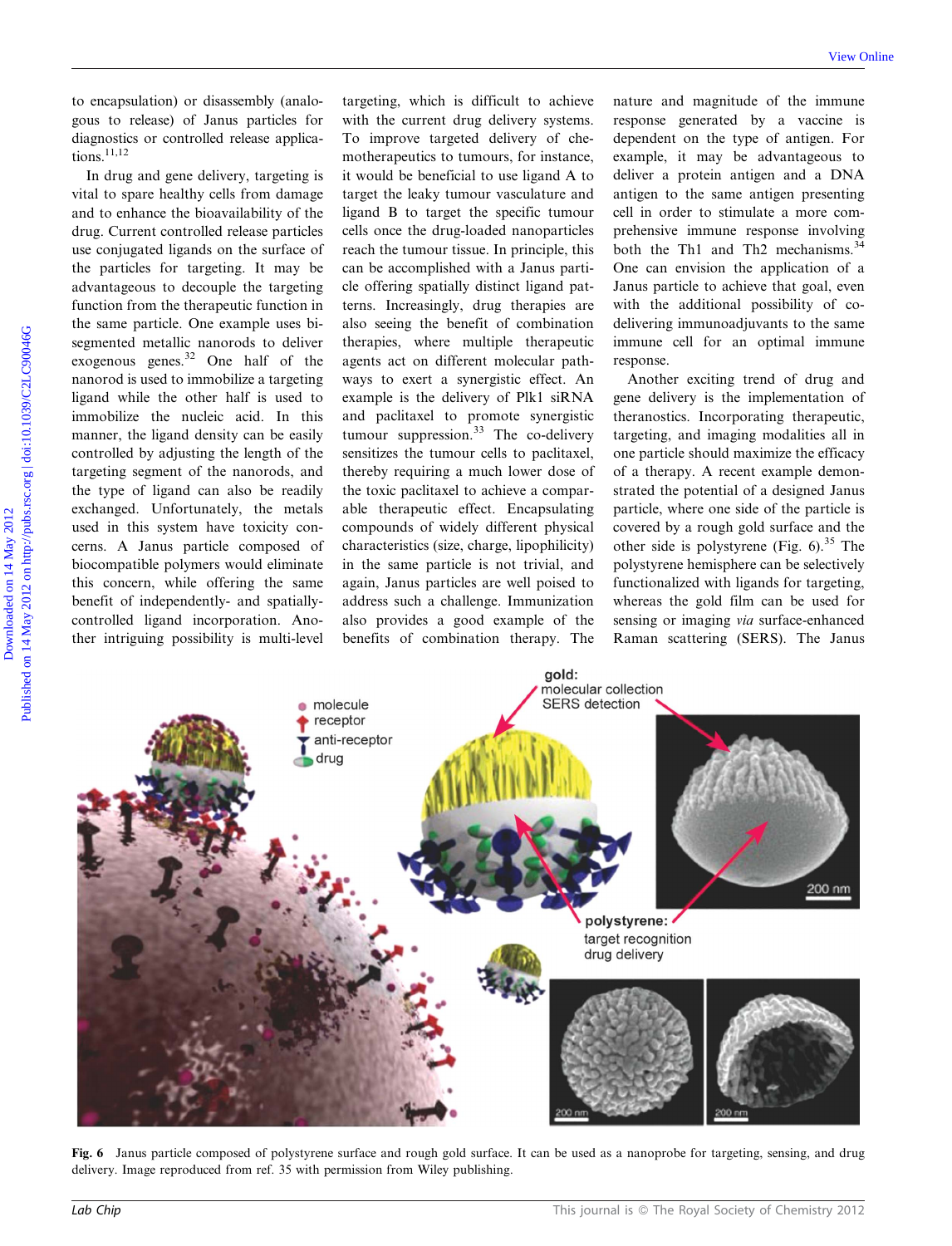nanoparticles show effective breast cancer cell targeting when anti-HER-2 antibodies are anchored on the polystyrene hemisphere surface, and visualization of their interaction with cells is made possible via SERS detection of the Rhodamine 6G adsorbed on the rough gold surface.

Finally, a recent report proposes the application of Janus particles for cell cultures. Cells and magnetic beads can be separately embedded in a hydrogel particle composed of alginate, making it possible to manipulate the cell via an external magnetic field with minimal contact between the cells and iron oxide particles.<sup>36</sup>

### **Conclusions**

Microfluidics provides a unique platform to fabricate multifunctional Janus particles with more highly controlled structures and properties. Despite its promise, this field is still at an early stage. Microfluidics-based synthesis is fundamentally a bottom-up, self-assembly technique. Janus particles can also be made by top-down micro/nanofabrication techniques. Both bottom-up and top-down fabrication techniques have their pros and cons, and they are complementary to each other. Together, these two distinctly different approaches will be able to generate a wide range of Janus particles to fully achieve their potential. Robustness, versatility, and throughput are important qualifications for fabrication techniques. Top-down techniques traditionally tend to be more robust, although there is no reason why microfluidic-based fabrication cannot match the reproducibility if significant attention is paid to issues of flow parameters, chip design, and surface modification of channels. With its ability to precisely control and manipulate fluids in microenvironments, microfluidics probably would be the more versatile technique to create Janus particles with multiple domains. Throughput will depend on the type of Janus particles, and it is an issue that has to be addressed eventually. Ultimately, the following factors will dictate the choice of one fabrication technique over the other: Downloaded show effective breads can-<br>extrementes although the laws of thermo-<br>pure liveral controlls can-<br>controlls and can-<br>be seen that all dimands hand. It can also also the small can-<br>be seen that the controlls are c

(1) Structure: precise control of the phase separation of different components can lead to Janus particles with complex

structures, although the laws of thermodynamics will ultimately limit the kind of structures that can be made. It remains to be seen how complex the structures will need to be, but even a binary structure could be quite useful. In the near-future, ternary structures should be able to satisfy the requirements of most biomedical applications, as discussed above for combination therapy or theranostic applications. Microfluidics appears to be well suited to fabricate these structures.

(2) Composition: the majority of Janus particles synthesized thus far are polymeric in nature. Metallic and inorganic Janus particles may also offer interesting opportunities because of their unique plasmonic, electronic, and magnetic properties. For example, targeted photothermal therapy may use a metallic Janus particle. If the synthesis required high temperature and harsh solvents, then additional effort would be required for a microfluidic approach. This is an underresearched area, but warrants more attention as the field moves forward.

(3) Size: most of the Janus particles fabricated by microfluidic approaches to date are large ( $> 50 \mu m$ ), which would limit their potential biomedical applications. Particularly for in vivo applications, particles must be in the submicron range to navigate biological barriers efficiently, in fact the smaller the better. Generation of nanoscale Janus particles in microfluidics is still a significant challenge, and recent advances in nanofluidics may help address this challenge.

(4) Shape: non-spherical particles can exhibit unique properties that are not present in spherical ones. It is possible to synthesize nanoparticles of different shapes by self-assembly, with reported shapes including ellipsoidal, rod-like, donutshaped, and fibrillar. However, control of these shapes is by and large empirical and it will not be easy to synthesize Janus particles with well-controlled shapes. In this regard, top-down fabrication techniques would be superior, although structural complexity would be limited.

In summary, there is ample room for innovation, particularly with respect to synthesizing Janus particles with sophisticated structure through microfluidic techniques. The field is only beginning to define the potential of these particles. Their applications in medicine are particularly exciting, especially for therapeutic delivery, where multi-functionality can maximize the efficacy of drug-, gene-, and immunotherapy.

#### Acknowledgements

This research was supported by National Institutes of Health (1DP2OD007209-01 and R01 HL-089764).

#### References

- 1 X. S. Fang, T. Y. Zhai, U. K. Gautam, L. Li, L. M. Wu, B. Yoshio and D. Golberg, Prog. Mater. Sci., 2011, 56, 175.
- 2 Y. Lei, S. K. Yang, M. H. Wu and G. Wilde, Chem. Soc. Rev., 2011, 40, 1247.
- 3 S. K. Yang, F. Xu, S. Ostendorp, G. Wilde, H. Zhao and Y. Lei, Adv. Funct. Mater., 2011, 21, 2446.
- 4 Y. N. Xia, Y. J. Xiong, B. Lim and S. E. Skrabalak, Angew. Chem., Int. Ed., 2009, 48, 60.
- 5 J. X. Fang, B. J. Ding and H. Gleiter, Chem. Soc. Rev., 2011, 40, 5347.
- 6 P. G. de Gennes, Rev. Mod. Phys., 1992, 64, 645.
- 7 A. B. Pawar and I. Kretzschmar, Soft Matter., 2010, 31, 150.
- 8 J. Du and R. K. O'Reilly, Chem. Soc. Rev., 2011, 40, 2402.
- 9 T. Brugarolas, B. J. Park, M. H. Lee and D. Lee, Adv. Funct. Mater., 2011, 21, 3924.
- 10 M. Lattuada and T. A. Hatton, Nano Today, 2011, 6, 286.
- 11 Q. Chen, J. K. Whitmer, S. Jiang, S. C. Bae, E. Luijten and S. Granick, Science, 2011, 331, 199.
- 12 Q. Chen, S. C. Bae and S. Granick, Nature, 2011, 469, 381.
- 13 D. Dendukuri and P. S. Doyle, Adv. Mater., 2009, 21, 4071.
- 14 D. Hirsemann, S. Shylesh, R. A. De Souza, B. Diar-Bakerly, B. Biersack, D. N. Muller, M. Martin, R. Schobert and J. Breu, Angew. Chem., Int. Ed., 2012, 51, 1348.
- 15 G. Krylova, L. J. Giovanetti, F. G. Requejo, N. M. Dimitrijevic, A. Prakapenka and E. V. Shevchenko, J. Am. Chem. Soc., 2012, 134, 4384.
- 16 S. K. Yang, J. J. Xu, Z. Y. Wang, H. B. Zeng and Y. Lei, J. Mater. Chem., 2011, 21, 11930.
- 17 J. He, M. T. Perez, P. Zhang, Y. Liu, T. Babu, J. Gong and Z. Nie, J. Am. Chem. Soc., 2012, 134, 3639.
- 18 J. I. Park, A. Saffari, S. Kumar, A. Guenther and E. Kumacheva, Annu. Rev. Mater. Res., 2010, 40, 415.
- 19 T. Nisisako and T. Torii, Adv. Mater., 2007, 19, 1489.
- 20 T. Nisisako, T. Torii, T. Takahashi and Y. Takizawa, Adv. Mater., 2006, 18, 1152.
- 21 Z. Nie, W. Li, M. Seo, S. Xu and E. Kumacheva, J. Am. Chem. Soc., 2006, 128, 9408.
- 22 C. -H. Chen, R. K. Shah, A. R. Abate and D. A. Weitz, Langmuir, 2009, 25, 4320.
- 23 R. K. Shah, J. -W. Kim and D. A. Weitz, Adv. Mater., 2009, 21, 1949.